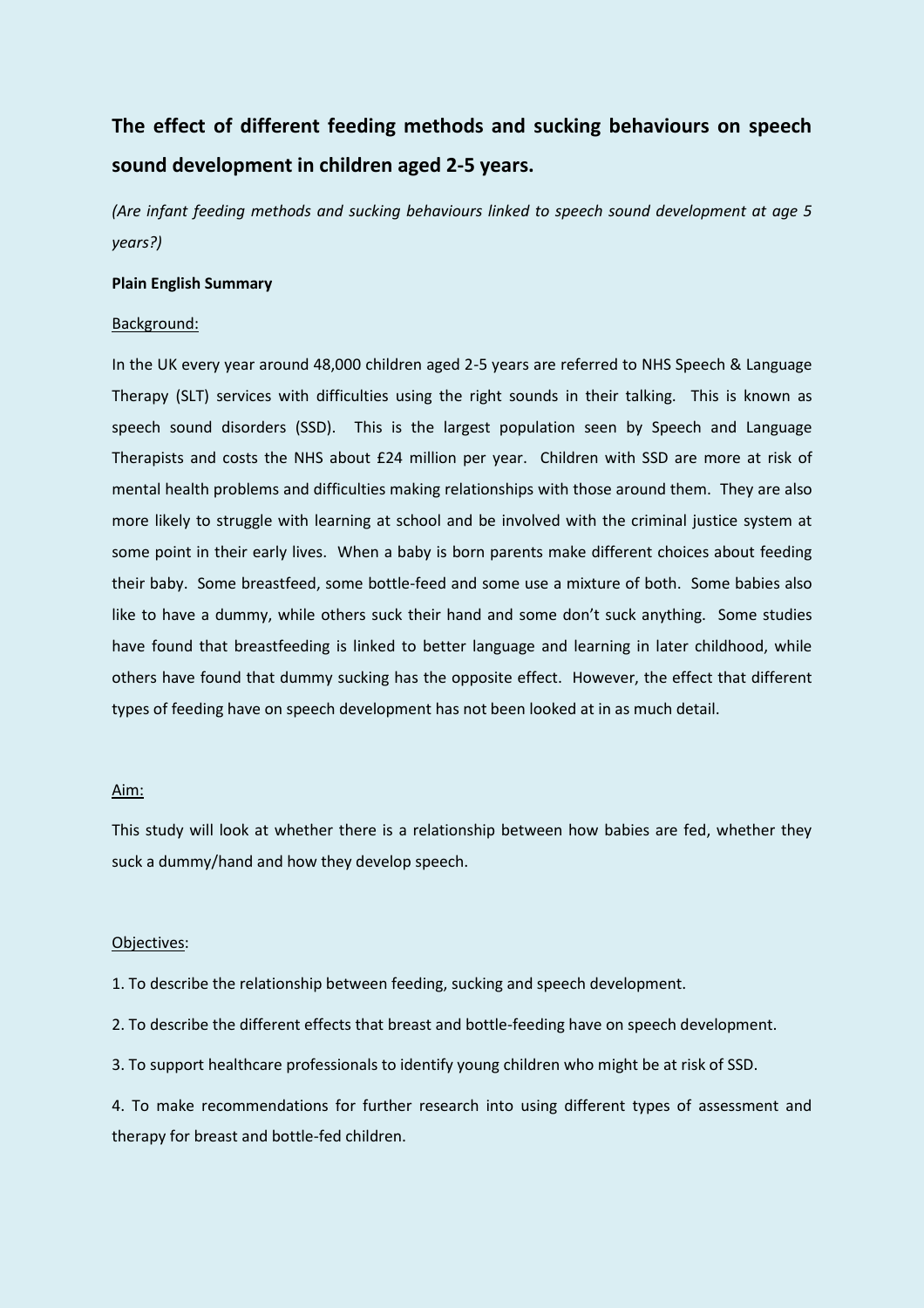5. To work with dummy and baby bottle industries to support the development of teats that reduce any impact on speech development.

## Design & Methods:

This study has three independent but related strands to look at the relationship between feeding, sucking and speech development.

Strand 1 will use data from the Avon Longitudinal Study of Parents and Children (ALSPAC) which was carried out in the 1990s and collected information on over 14000 pregnant mothers, their partners and their babies. This strand will use existing questionnaire and speech assessment data to look at feeding, sucking and speech development in children aged 2 and 5 years.

Strand 2 will use data from a new study (ALSPAC Generation 2), which is collecting information from the children who are now being born to the children from the original ALSPAC study. This strand will involve collecting new data to look at the relationship between feeding, sucking and speech development in children aged 2-4 years.

Strand 3 will look at children aged 2-5 years who are on SLT clinical caseloads and have a diagnosis of SSD. It will use parent questionnaires to gather information on feeding and sucking history as well as information about the parents. A Speech and Language Therapist will carry out a speech assessment to collect information on the types of speech errors the child makes. This information will then be used to look at the relationship between feeding, sucking and SSD.

# Patient & Public Involvement:

A Parent Group of children under age 5 with SSD has been formed to advise the researchers on how to go about inviting families to participate in the study, as well as carrying out assessments. The group will also help to design the information sheet that will be given to families to explain the study. This Parent Group will continue to guide and influence the research throughout the life of the study to ensure that the research and findings are relevant and applicable to the people it aims to benefit.

### Dissemination:

The findings of this study will be shared and discussed with the national group of Speech & Language Therapists specialising in working with children with SSD, as well as other health professionals (e.g.